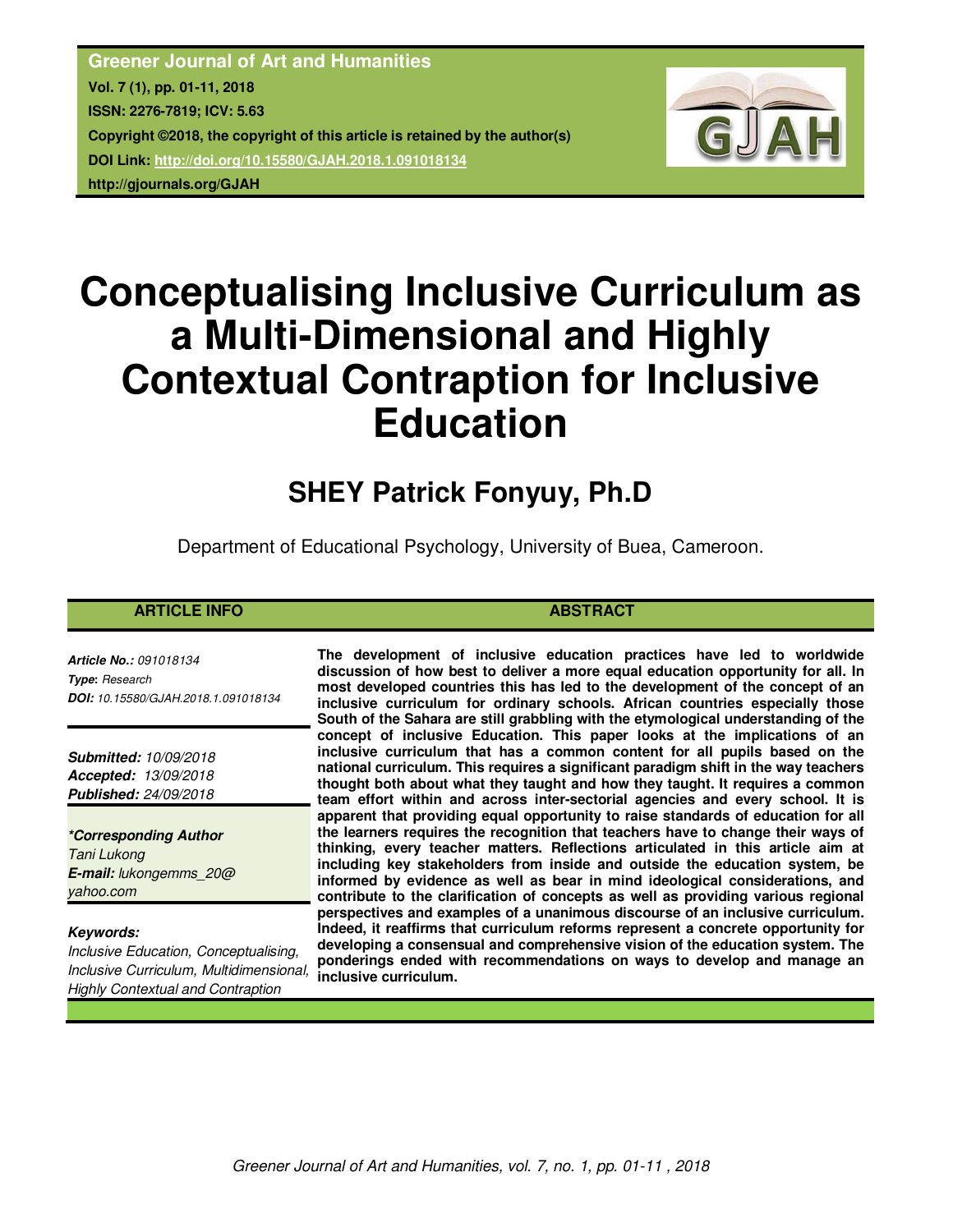#### **INTRODUCTION**

Curriculum is without doubts one major area that can foster the development of an inclusive education system and also in the worst case, can act as a barrier for inclusion. The causes for exclusion vary across the world and are both multi-dimensional and highly contextual, related to negative attitudes around diversity, a legacy of segregated educational facilities and settings, and the inadequacy of general educational provisions amongst other factors. However, in all contexts, the lack of a robust, motivated, relevant and flexible curriculum is often a common call for concern. playing a significant role in systemic exclusion and making education systems unable to effectively address all learners' needs. This paper intends to elaborate issues around the key role of inclusive curricula for democratizing learning opportunities for every learner in an inclusive classroom. At the same time, it seeks to identify certain emerging consensus and ongoing debates in terms of inclusive education and curricula at both theoretical and practical levels across different regions of the world.

At the beginning of the 21st century, UNESCO had defined inclusive education as "a process of addressing and responding to the diversity of needs of all learners through increasing participation in learning, cultures and communities, and reducing exclusion within and from education ..." (UNESCO, 2004). Today outcomes have broaden this conceptualization of inclusive education with a view to achieving the Education for All (EFA) goals as "a general guiding principle to strengthen education for sustainable development, lifelong learning for all and equal access of all levels of society to learning opportunities". This broadened understanding is grounded in the belief that education is a fundamental human right and this process involves learning how to engage with and value diversity, and how diversity can foster learning, as well as strengthen education systems, communities and societies towards the attainment of more inclusive and cohesive societies. Inclusive education helps to guide all educational policies and practices, interweaving different dimensions (access, processes, participation and learning outcomes), levels (formal, non-formal, adult education) and units (national frameworks, curricula, schools, classrooms, teachers and learners). Although this article intends to shed light on the role and implications of inclusive curriculum in the development of inclusive education, the interdependence of different strategies must clearly be taken into account, and will be addressed briefly in the section on supporting the implementation of the curriculum.

#### **Defining Curriculum and the Development of More Inclusive Societies**

UNESCO IBE (2010) recognizes the curriculum as a mirror of the complex interfaces of society, politics and

education. It is broadly defined as a reflection of the kind of society to which we aspire. The curriculum plays a crucial role as: (a) a definition of the outcomes and guiding principles for education; (b) an operationalization of pedagogical and administrative action plans at the core of the education system; (c) a means to ensure the coherence and consistency of educational and administrative action plans and those of educational activities in relation to the intended educational aims and purposes; (d) a way to facilitate the development and training of people within their context; and (e) an adaptation of the education system in relation to an educational project, as well as with respect to society and the world. With regards to complex feedback relationships between curricula and the achievement of both equity and quality, the curriculum has also been put forward as a way of contributing to the development of more inclusive societies. Indeed, the curriculum has been identified as a crucial tool to promote a broadened concept of inclusive education and to ensure the implementation of holistic educational policies from a long-term perspective. The latest UNESCO guidelines on inclusion (UNESCO, 2004), for example, have identified the curriculum as the central means by which the principle of inclusion could be put into action within an education system, respectful of cultural, religious, gender and other differences in line with common shared values.

Such conceptualisations describe a curriculum that is flexible, relevant and adjustable to the diverse physiognomies and needs of lifelong learners, reflecting an inclusive society which ensures more equitable distribution of opportunities and the elimination of poverty and marginality. This conceptualisation of an inclusive curriculum strongly supports an understanding of student diversities as enhancing and democratizing learning opportunities. It combines the density and strength of core universal concepts (for example, the value of diversity, the right to lifelong learning, comprehensive citizenship education) with options, flexibility and consideration of all learners within schools and classrooms, thereby addressing and guaranteeing their individual right to education. It is indispensable to ensure that curricular processes, provisions, settings and content share common frameworks while at the same time providing tailored approaches to the personal needs of all learners. UNESCO IBE, (2009)

Rosa Blanco (1994a), states that the key element of inclusion is not the individualization but the diversification of the educational provision and the personalization of common learning experiences. This implies advancing towards universal design, where the teaching-learning process and the curriculum consider from the very beginning the diversity of needs of all students, instead of planning on the basis of an average student and then carry out individualized actions to respond to the needs of specific students or groups who were not taken into consideration by an education proposal based on a logic of homogeneity instead of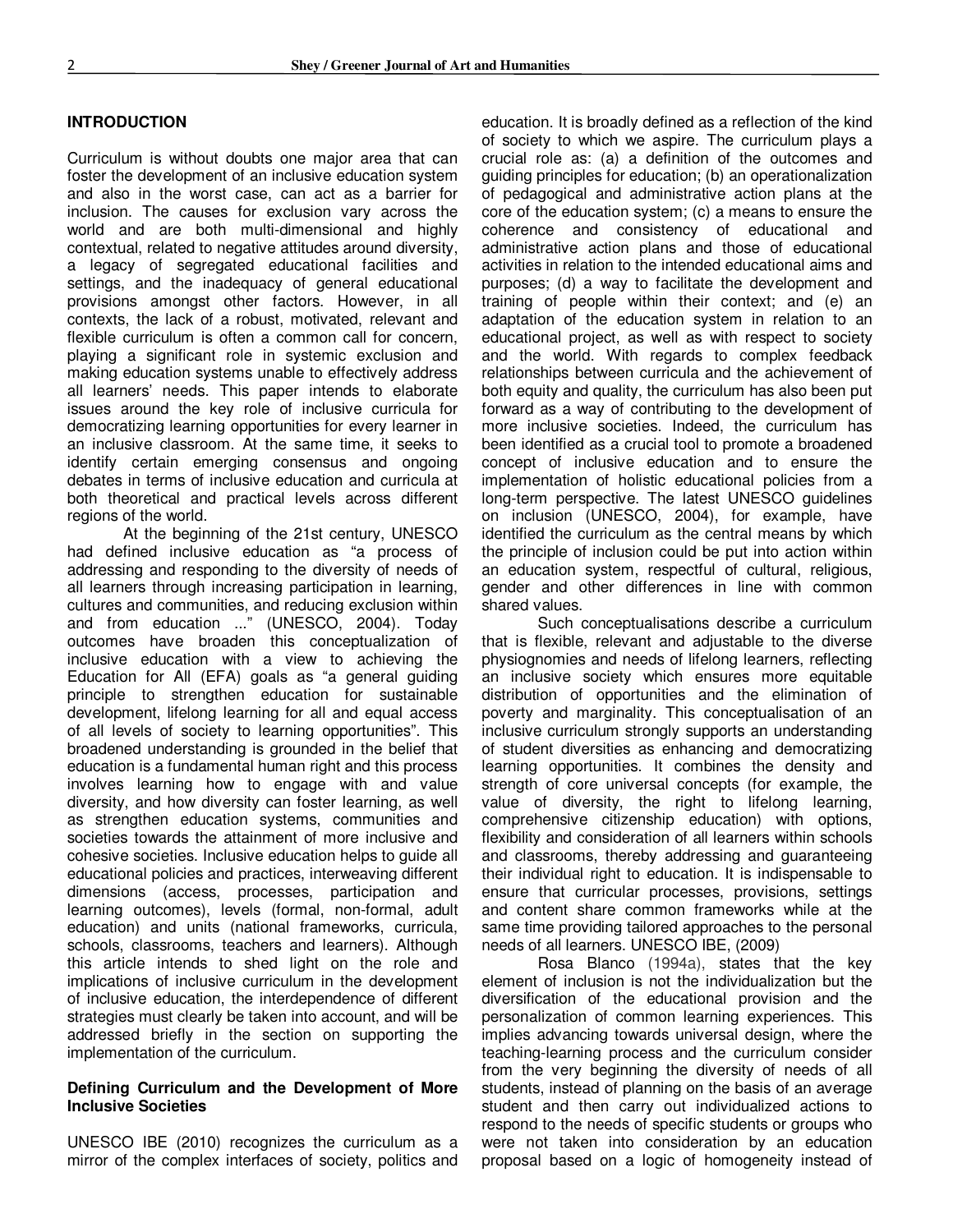diversity. Indeed, traditional curricular challenges have implied fitting special needs curriculum within existing school structures and syllabus, which are organized in ways that reinforce the idea of students as fitting into separate categories. Contrary to this vision, inclusive educational provisions mean respecting learners' individual and unique characteristics, while extending what is ordinarily available to all learners within the general educational provision.

Therefore, an inclusive curriculum is one to which all schools subscribe to the needs of all learners, whether they are in mainstream or special schools. In countries where the current special school practice exists, each school follows its own curriculum and interprets the subjects they teach in a unique way. In such cases, the quality of the taught curriculum becomes weakened. This has two consequences. Firstly, the students in special schools are denied access to the educational culture of their able bodied peers and therefore denied equality of opportunity to learn. Secondly, the teachers do not have a critical community in which to develop the quality of the subjects they teach, because there is no shared crossschool appreciation about the nature of the content. When this happens there is no shared platform from which to raise standards of education for students with special educational needs. Therefore, an inclusive curriculum must relate to the key learning areas of the central curriculum and the values of one's central culture, Rosa Blanco (1994a),

Since each nation has its own culture and set of values to be transmitted; one curriculum for all learners should reflect these cultures and vales taking into considerations issues of accommodation and modification. There may be problems of interpreting this culture and these values at level that is developmentally appropriate for students, but this is a challenge for the teacher to meet. Every learner needs to have a sense of time and their history, every student needs to have a sense of place and their geography, and every learner needs to have access to the arts and literature that is a national treasure. An inclusive curriculum does this by addressing the knowledge, concepts and values that are appropriate to all learners as laid out in the central curriculum documentation guidance.

Enabling students to gain access to new knowledge at their own individual level of understanding and at their own pace of learning is central to an inclusive curriculum. This means firstly that teachers need to understand how to give learners access to the same subject content but with different levels of response from the teacher. Secondly, this approach is much more effectively applied if the learners are in control of their own learning. There are many ways of facilitating learner control but it takes a lot of confidence for the teacher to move away from the more directive teaching standing at the front of the class where the teacher moves everyone along at the same pace. The curriculum must therefore promote differentiation through learner centered learning.

#### **Forging the Agenda with Respect to an Inclusive Curriculum**

Notwithstanding a general consensus on a broadened concept of inclusive education and the key role of inclusive curricula in its attainment, developing and implementing inclusive curricula remains a significant challenge across all regions of the world. A reconceptualization of an inclusive curriculum in light of a broadened understanding of inclusive education may help educational stakeholders reflect upon various core curricular dimensions, connecting it to other efforts towards inclusion within the entire education system and related to other social sectors, as well as help find new ways of working together, across different dimensions, levels and regions. These reflections as indicated by this conceptual paper, should aim to include key stakeholders from inside and outside the education system, be informed by evidence as well as bear in mind ideological considerations, and contribute to the clarification of concepts and strategies, as well as alternatives in developing an inclusive curriculum.

Certainly, curriculum reform represents a concrete opportunity for developing a consensual and comprehensive vision of the education system particularly in developing countries. It should be seen as a major national undertaking, requiring, above all, strong political leadership, extensive consultation with stakeholders, technical expertise and the development of the capacity of civil servants and teachers. The following questions represent some of the major open debates in this article, which definitely have great policy implications for developing countries:

- What do we consider an inclusive curriculum? In particular, what are its main rationale, objectives, strategies and contents? Who are the main stakeholders?
- Are key stakeholders willing to re-consider the role, objectives and scope of education? Are key stakeholders also ready to consider in more depth how teachers and students position themselves, and how they respond to processes of curricular reform? What are the incentives to do so in terms of access, retention and achievement?
- Are the "conventional" subjects of curricula relevant to the skills and competencies that young people need today? How should education face future cultural, social and economic challenges and opportunities, such as citizenship education and education for sustainable development?
- Do key stakeholders agree on the need for developing an inclusive curriculum from childhood to adult education, based on a perspective of education as a human right and a pillar of personal and social development? Have the following key dimensions been considered: developing a common conceptual framework, addressing gaps in curricula, establishing common core competencies, facilitating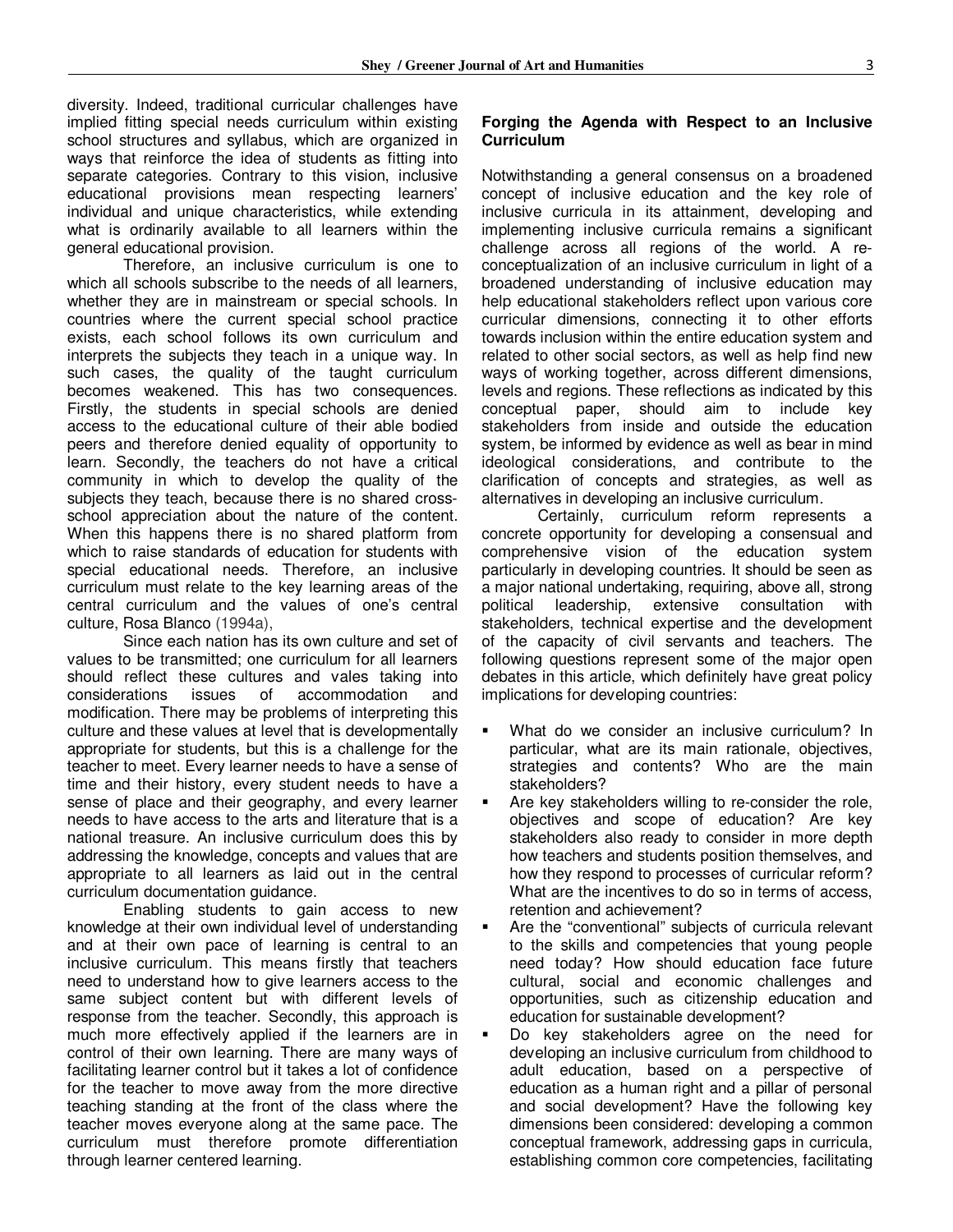the navigability between the different tracks and promoting diverse strategies and options for students' learning and assessment?

 How much are policy-makers, supervisors and teachers moving away from the objective based tradition and engaging in more competency-based approaches? Can bridges and links be established between different approaches?

#### **Inclusive Curriculum: A Unanimous Perspective**

Tani (2015) is of the opinion that when conceptualising an inclusive curriculum, the contextual or unanimous discourse has to concentrate on four main concerns, namely: the focus of the curriculum; the purpose of the curriculum; the relationship between national, local and school interests; and the question of how to effectively support the development of the curriculum. This conceptual article addresses these concerns in turns, with reference to various regional perspectives and examples.

#### **The focus of the curriculum**

The focus of the curriculum can be broadly understood as relating to curricular objectives, goals and contents, defining competencies, understanding and supporting the learning process of every pupil and how this can be combined in a coherent way throughout the curricular framework. The common threads in this delicate balancing act are the fundamental objectives of an inclusive curriculum, education system and society.

#### *Curricular objectives, goals and contents*

In terms of curricular objectives, goals and contents, it is important to note that, traditionally, subjects have played a key role in education systems. In fact, the mindsets and practices of education systems have typically been constructed around the study of knowledge and subject areas, within relatively stable epistemological definitions and boundaries of knowledge areas. Often, content has taken on a leading role compared to other dimensions of the curriculum, such as the curricular objectives (which may refer to good citizenship; healthy and balanced development of a person).

It is interesting to understand and compare how innovative school models have attempted to move away from this content-based approach in order to improve educational achievement in difficult social surroundings, as in the case of France. "Opening up the school to this culture radically transforms the elitist conception of knowledge as the instrument whereby power is exercised by the privileged social classes". It also means that under-performing children are not isolated or given special "treatment"; instead, the aim is to cater for them without singling them out in the collective learning process. Underpinning these reforms, the concept of knowledge has been broadened to reflect a combination of facts, understanding, skills and accumulated

experiences. The reforms have also aimed to clarify and simplify the structure in terms of curricular and syllabi objectives, so that they are more clearly conveyed to students, as well as provide a broader scope of what is considered to be a learning achievement.

Too much emphasis on academic content has been identified as a key challenge across all regions in terms of the narrow definition of learning and learning outcomes, as well as restricting teaching practices, amongst other things. In many regions, skills and knowledge learned in school may have very little relevance for the out-of-school lives of many students, especially those that come from socio-cultural backgrounds that differ from the predominant societal view embedded in the school's culture. Moreover, this also risks alienating parents from their children's learning as they cannot offer as much support. Similarly, in all regions of the world, many areas of curricula "bear little relation to the skills sought by employers and lack uniform standards". Research also suggests that an over-emphasis on academic content or an overburdening of academic content within a curriculum also tends to create time pressures for teaching staff. In addition, teachers tend to hold a strong disciplinary ethos, which may hinder coordination with colleagues from other disciplines. (Tani, 2015).

Another key challenge is to expand access and democratize education while ensuring quality learning opportunities through relevant curricula. In Sub-Saharan Africa, access to secondary education is lower than in any other region of the world and highly biased against the poor, with girls at a particular disadvantage. A growing number of countries including South Africa, Rwanda and Tunisia are moving away from over-loaded and outdated content and are forging stronger links between technical and academic streams under common curricular frameworks. Others including Gambia, Ethiopia and Tanzania have started the process of developing curricula that focus on selected competencies in key knowledge areas and skills. Ethiopia, for example, has introduced an "alternative basic education" programme using low-cost community centres in remote areas aimed at helping 7-14-year-old children of pastoralists who may have missed out on primary school.

At the same time, rethinking the relationships between education and the labour market may entail a greater focus on the necessary qualifications for responding to local realities and opportunities. This is particularly pertinent when we take into account the growing need for more sustainable development initiatives, as well as more environmentally friendly production and consumption alternatives, which both address and harmonize global, national and local expectations and realities. Relevant curricular content should also help to develop knowledge, attitudes, and values as well as teaching-learning methods that support a genuinely inclusive society, with a focus on non-discrimination, human rights, removing stereotypes, and respecting diversity. For this purpose, a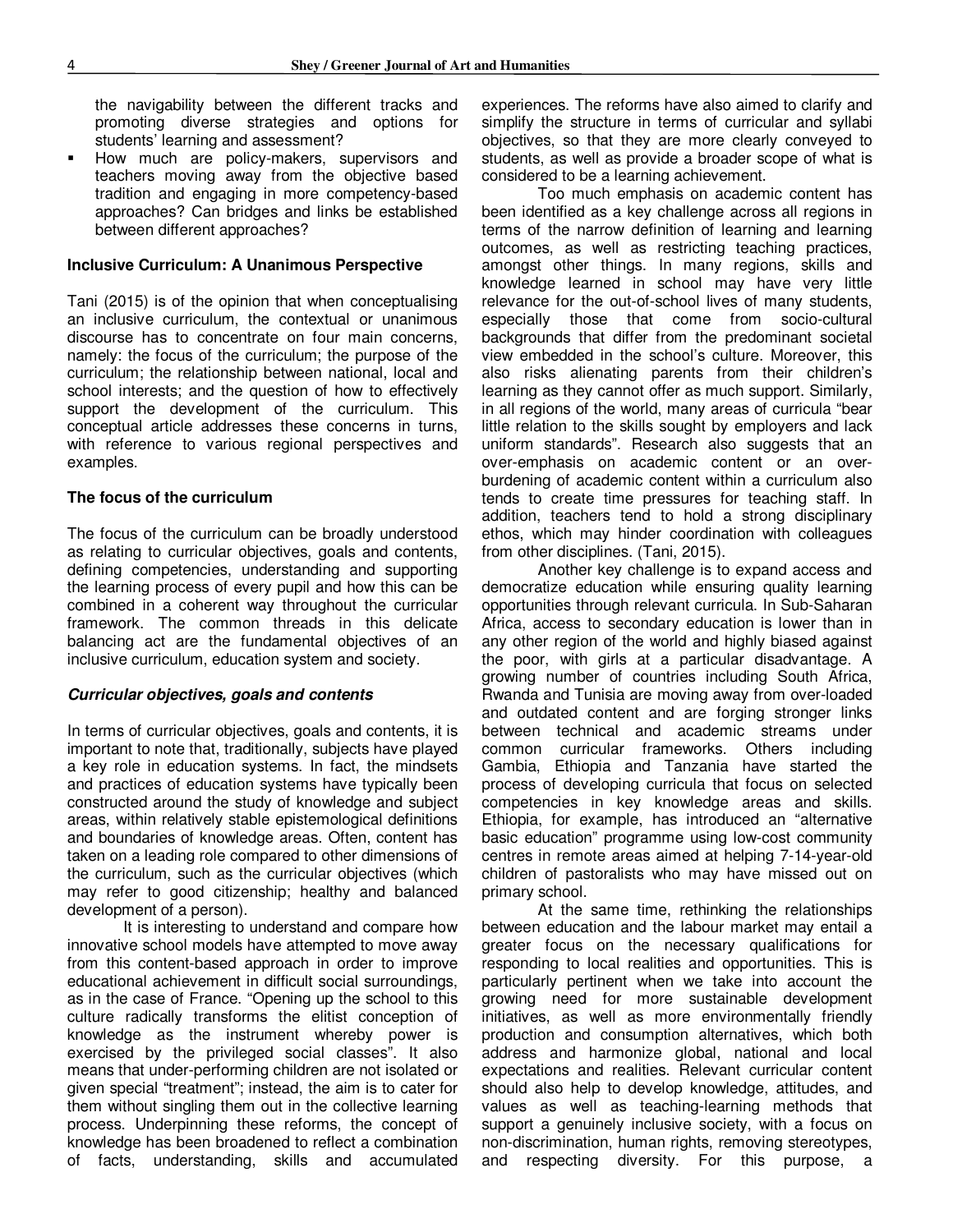comprehensive review of existing curricula and materials through an inclusive education lens has been recommended. In particular, this should consider to what extent inclusive education ideals are currently being promoted and whether, in fact, stereotypes exist in regard to, for example, gender, ethnicity, rural origin, and disability.

Lastly, it may also be worth considering whether curricular objectives are set too high; universal requirements which are rigidly defined and not contextualized cannot match the learning needs of all. Having high-level objectives can of course help teachers and learners reach good results, but only when teaching and learning processes can be organized flexibly according to the needs of individual learners and when learners are strongly supported in their learning. Finland is an example of a country where practically 100% of pupils in basic education (grades 1-9, years 7 to 16) complete their studies and reach the same (relatively high) goals. This is a contrast to what obtains in Sub-Saharan Africa where inclusive educational practices are still associated to social welfare issues (Tani, 2015).

#### *Defining proficiencies*

With respect to defining proficiencies or competencies, it is important to consider that "There is a growing sense that 'what you know' is less important than 'what you are able to learn", yet many education systems continue to follow rigid curricula based on traditional disciplines. Along these lines, competency-based approaches have been put forth as particularly useful for developing and implementing an inclusive curriculum, to address the diversity of all learners and increase curricular relevance. Indeed, educational and curriculum reforms around the world are increasingly guided by competency-based approaches. Interest in such approaches, especially at the secondary level, can also be explained by the approach's key objectives of quality, efficiency and usefulness of educational provision in terms of economic and social development.

Proficiency can be defined as "knowledge, skills, values and attitudes, accompanied by the ability to use them in a certain context". Others have described competencies as "complex processes of achievement with qualification in certain contexts, integrating different kinds of knowledge (knowing to be, knowing to do, knowing to know and knowing to live together), in order to carry out activities and/or solve problems with the aim of contributing to personal development, construction and strengthening of the social network, the permanent search of a sustained economic-entrepreneurial development, and the concern and protection of the environment and the living species". In overall terms, Watkins (2007) is of the opinion that the following four core elements should, at least, be taken into account when adopting competency-based approaches as a principal axis of curriculum design and development:

- Developing competency-based approaches can imply the generation, mobilization and integration of resources, such as knowledge, skills, attitudes and values, in order to face diverse types of learning situations and their links to real-life situations; it is not solely a matter of applying knowledge and capacities, or developing skills.
- The different types of situations are the criteria to conceptualize and define the exit (graduation) profile as well as to orientate the selection and prioritization of disciplinary contents (the syllabi) and to set up the assessment criteria and tools. The situations should reflect what is expected from the curriculum with regards to societal demands and needs.
- Competencies are socio-historical constructions developed through diverse situations. General life and/or citizenship competencies should be conceived and developed in different types of situations.
- There are different ways of developing competencybased approaches at the school and classroom levels, but for any of them to be truly effective, competencies should be selected and prioritized based on gathering, interpreting and prioritizing the demands and needs of societies.

Unique of the main advantages of competency-based approaches lies in their inherent adaptability to a multitude of real-life settings for a range of learners and schools, providing an optimal combination of content and contexts. For example, in several developed countries such as the United States, Britain, Norway and Sweden, a competency-based approach has helped diversify learning objectives and strategies based on a more flexible and relevant exit profile. Competencybased approaches may also help teachers better understand their own role as facilitators who are empowered to adapt their learning strategies to the diversity of learners. At the same time, several elements of competency-based reforms must be contextualized; key questions remain about how to define and select core competencies, taking differing contexts and needs into account. Indeed, a main concern relates to how to integrate and connect competency-based approaches to curricula and syllabi, which are mainly grounded on knowledge.

Roegiers (2010) for example, distinguishes between two approaches to implementing a competency-based curriculum. The first one is based on the development of transversal competencies at school. It promotes interdisciplinary and introduces life competencies by inviting students to resolve problems and situations through active learning. Along these lines, the curriculum does not prescribe competencies, but rather provides the ingredients to allow for their development. This approach implies serious changes to study programmes in terms of their content, design and presentation, as well as well-trained and effectively supported teachers, for its adequate and sustainable implementation. Peters (2004).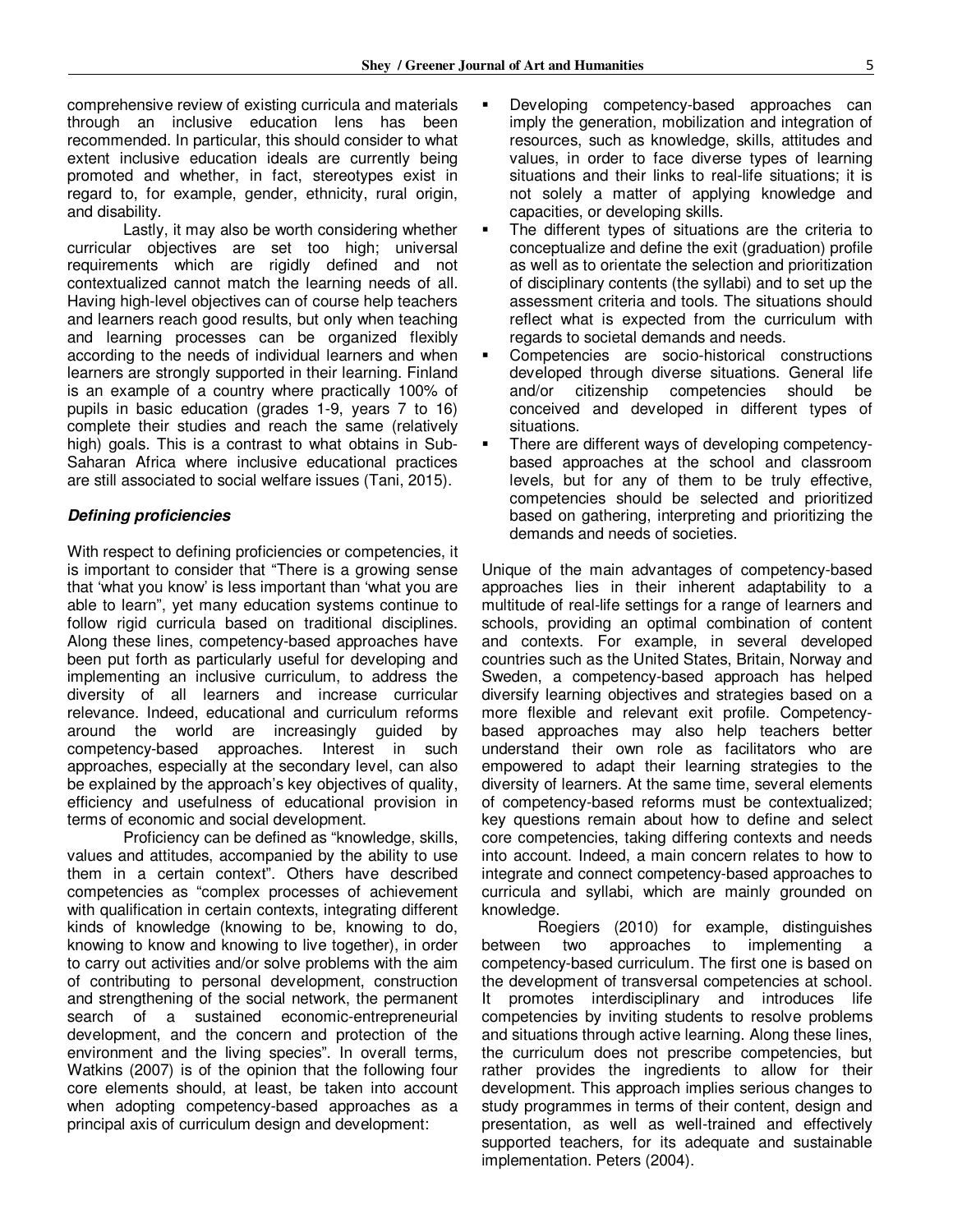The second approach named by Roegiers (2010) as the "pedagogy of integration" does not exclude the first approach, but proposes another way of considering the needs of learners in a way that may be more accessible to a wider profile of teachers and their contexts. It distinguishes between two levels of curricular design:

A first level to develop basic competencies geared towards a general exit profile and a second level to develop more complex competencies, which provide for a specific exit profile. This approach is based on a definition of competency that entails "the spontaneous mobilization of a set of resources in order to apprehend a situation and respond to it in a more or less relevant way". Addressing complex problem situations may encompass, for example:

- School experiences: knowledge, skills and behaviour;
- Situations of everyday life; and
- The relevant mobilization of competencies. This approach has been developed in several

European and African countries with apparently positive results.

Another useful perspective is to view competencies as the bridges to pre-existing subjects within a new competency-based curriculum, that is. a "curriculum organiser". Viewed as such, competencies can:

- Enhance the relevance of content by encouraging the application of knowledge to simulated life situations;
- Facilitate the formulation of expected student outcomes in concrete and practical statements;
- Integrate subject content that is traditionally separate in the curriculum; and
- Provide a mechanism for gathering accurate and meaningful data on student performance and achievement for assessment.

For example, Belgium has established curricular cycles based on a set of standards in order to address both general and specific competencies relevant to everyday life, work and learning situations: the "foundation competencies", which are developed during the first eight years of compulsory education; and the "diplomalevel competencies", which students are expected to have by the end of secondary school. Other concerns, which have been raised with regard to competencybased approaches, relate to their implications for assessment. Across many regions, there is often a clear tension between innovative competency-based curricula and pre-existing techniques of assessment (traditional written tests which determine students' transition to higher grades). According to some authors, competencies are not taught "for the sole purpose of testing them; following the progress of each student is

just as important and depends on the teacher's ability to use diverse observation and diagnostic techniques".

#### *Understanding and supporting the learning process of every Learner*

It is important to consider how the curriculum supports learners. The curriculum needs to understand how learners learn in different ways and have different needs with regard to curricular goals, contents, time, methods, materials, learning environments, as well as supports, and assessment, amongst other things. In particular, it is crucial to reflect on increasing participation in learning processes not just who gets to be included, but how and what is recognized as achievement in a learning community. Participation should relate to the quality and meaningfulness of learners' experiences, incorporating the views of the learners themselves. Achievement should relate to outcomes of learning across the curriculum, not solely test or examination results, and should not be restricted to academic attainment (Wiliam, 2000),

China, for example, presents a new schoolbased curriculum reform which attempt to better stimulate the active engagement of learners through collaboration and peer coaching, while encouraging students to address and resolve problems through open discussion. It also aims to develop more democratic relationships between teachers and students, with teachers playing a more facilitative role. The reform also provides for alternative assessment criteria and techniques to the traditional exam-oriented system. It is also imperative to understand, identify and remove barriers to participation and learning within school communities. As part of this process, consideration should be given to those groups of learners that are most vulnerable to marginalization, exclusion and underachievement. This means recognizing the fact that, because of the systematic use of categorization, some learners may currently be excluded from participating in education (in the classroom, school activities). This prioritisation of policies and programmes towards certain learners should be done in a way that is conscientious of not perpetuating isolation and segregation once participants are involved within mainstream educational provision. Peresuh M 2000.

Analogously, in many regions, the way curriculum frameworks are structured has been shown to be a huge barrier to participation and learning within school communities. Indeed, a strong hierarchical separation between primary and secondary education, between lower and upper secondary education, and between general and disciplines create interruptions and discontinuities in learning. Separated and segregated institutional, curricular and pedagogical provisions have also been linked to inequalities in terms of access and achievement, as well as student dropout, while many learners are also excluded from the education system due to early tracking and academic selection. Peresuh M 2000.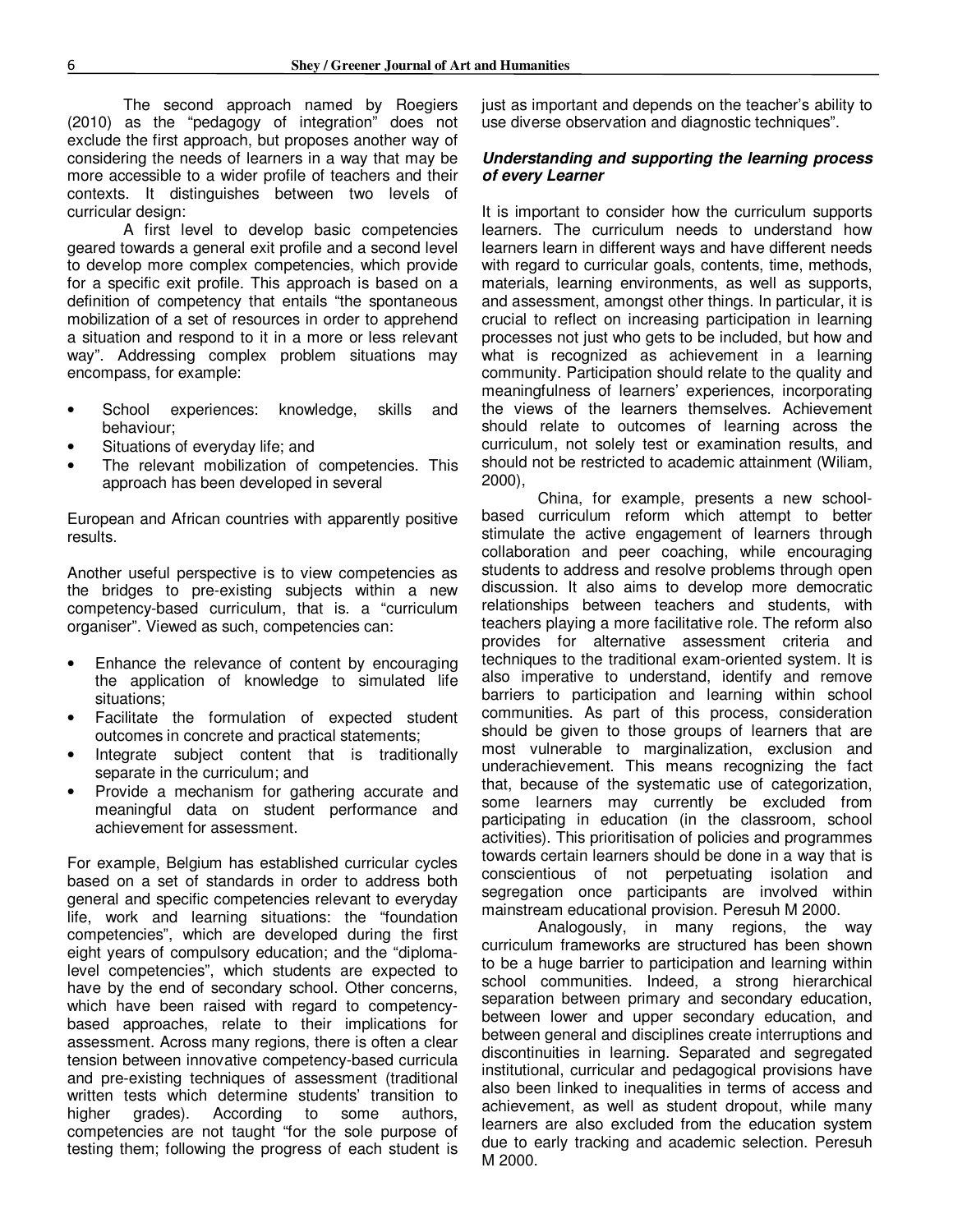Similarly, disconnected assessment standards and techniques may present a key challenge in terms of inclusive curricular processes to avoid stigmatization and exclusion. Furthermore, most of the standardized or other traditional tests can measure only certain types of academic learning outcomes, leaving little value to other types of knowledge (forms of informal knowledge and so-called "non-curricular" subjects) and skills in school. Many tests are also time-bound, which creates more pressures for both teachers and students. Time limited tests further fail to measure the true knowledge of students for whom, for some reason (for instance dyslexia, intellectual disability, teaching language proficiency), reading and writing and completion of exams take more time than for average students. Assessment must be utilized for supporting learning and not for penalizing learners, especially those learners who are most disadvantaged. Black & Williams, 2005)

This suggests, amongst other things, avoiding the temptation to over-emphasize the importance of standardized outcomes in relation to pre-established targets of content knowledge relying on narrow assessment methods, often used for comparing students. This kind of information does not necessarily correlate with adult success in social, vocational or other indicators of quality of life. This is especially the case when summative assessment is the only means of evaluation. In contrast, formative assessment techniques for learning (personalized, multi-faceted feedback), have been shown in Europe to work as a much more effective tool to give feedback on the participation and achievement of learners, to allow teachers to identify areas for development and to plan their lessons, to motivate learners, and to develop pupils' skills of reflection.

#### *Ensuring coherence throughout the curriculum framework*

It is clear that the components of curricula and education systems are highly interrelated and dynamic. For this reason, it is essential that an inclusive curriculum reform be developed from a holistic perspective and in a sound and coherent way, taking into account the entire curriculum framework. In this context, a curriculum framework may be described as "documents that provide general orientations on what knowledge, competencies, values and attitudes should be incorporated into school programmes and how this should be done, by stipulating the parameters to be considered when setting curriculum goals and contents, when choosing learning methods and materials and for assessment of the attainment of education standards".

The curriculum framework has also been defined Black & Williams (2005), as a foundational basis and constitution for the education system, by combining: (i) the main regulatory framework for decisions that incorporate the broad orientations of why, what, how and how well students should learn; and (ii) a quality reference in the form of standards-setting documents. In particular, these broad orientations consider:

- Why students should learn, by defining the aims and goals of general education and learning, as well as the specific learning objectives;
- What students learn, by establishing the content of learning, including the knowledge, skills and attitudes to be acquired and developed as well, as the learning areas, objectives and issues;
- How students learn, by deciding on the concept of learning, for example, how time is allocated, how learning is developed, how extra-curricular activities are considered; and
- How well students should learn by setting the performance levels, the learning outcomes, as well as the means of assessment.

#### **The purposes of an Inclusive curriculum**

When conceptualizing an inclusive curriculum for national benefit particularly in Sub Saharan Africa, the second main concern that the interregional discourse needs to focus on are the fundamental purposes underlying an inclusive curriculum as a tool for inclusion. The national vision of the curriculum and its expression in an appropriate framework informs critical decisions with respect to other levels and dimensions of the system. Therefore, there is a permanent need for a close and careful look at how curricula are conceptualized and organized. This allows for a sound way of designing and developing reforms linked to core definitions of the kind of society which is sought and the expected role of education in society. At the macro level, curriculum change has been seen across many regions as a key foundation of educational concerns and reforms, in terms of policies, curriculum philosophy and content, classroom methodology and teacher education and professional development (Acedo, 2011)

According to UNESCO IBE (2008), high-quality curricula are seen as reinforcing education as an instrument for social mobility and change, combating poverty and inequity. An inclusive curriculum may be seen as a tool to encourage both equity and quality, and to support competencies for citizenship education and personal development, as well as a crucial factor in the improvement of the welfare of the poorest population by supporting key social and economic policies with a view to attaining social cohesion and inclusion. In the Arab States, "curriculum development and reform has been noted as a key engineering endeavour during all periods of reform, to reflect the new political and social realities". At the classroom level, one perspective of an inclusive curriculum is that of a common learning process and an empowering pedagogical tool for teachers. This view perceives an inclusive curriculum as one which provides the scope for teachers to ensure that the opportunities provided for learning are relevant to all learners within the community of a class or school. From this perspective, an inclusive curriculum aims to bridge all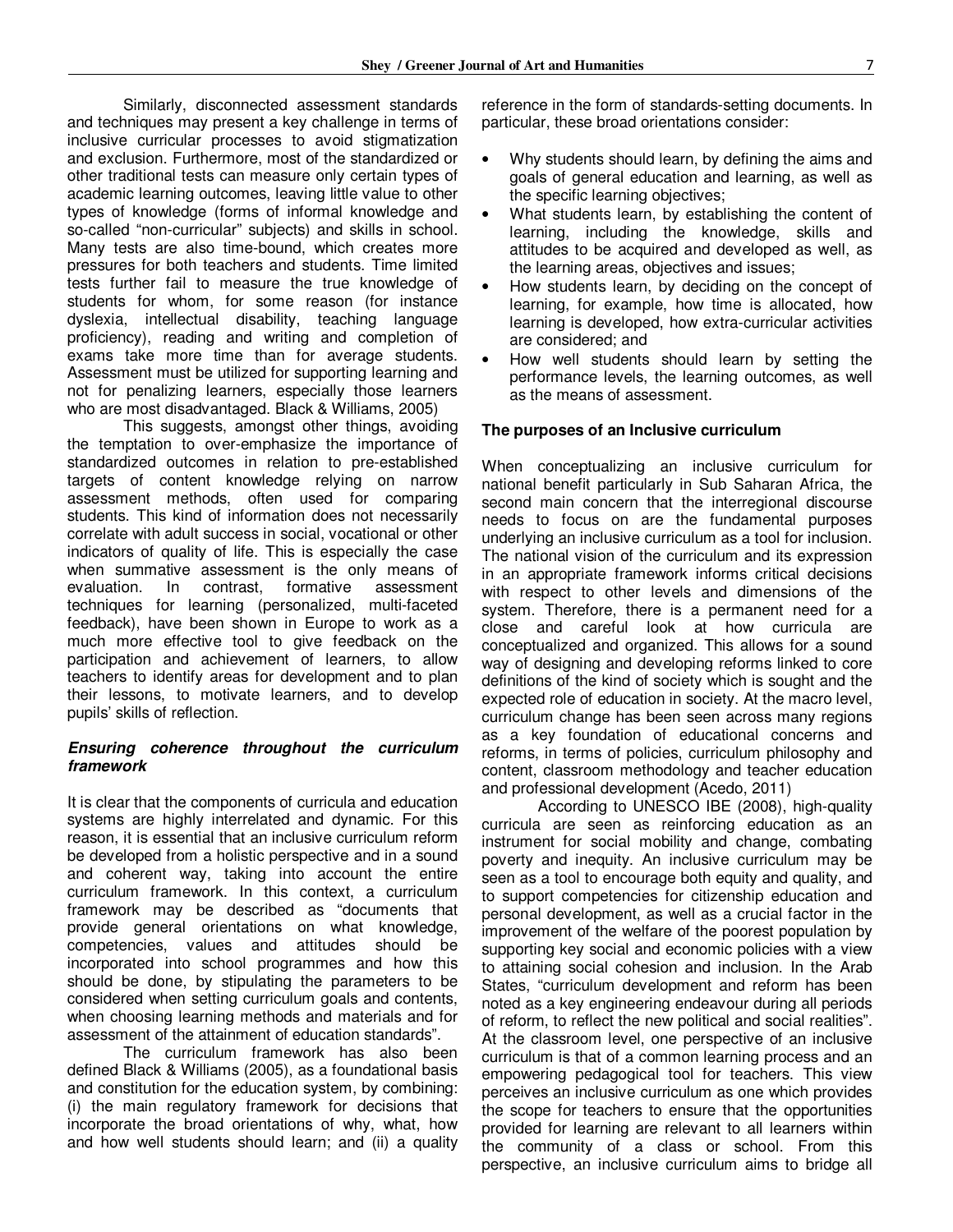dimensions and levels of learning, while also providing access to lifelong learning opportunities from a rightsbased perspective for achieving Education for All (EFA) goals. It also aims to support the diversification of teaching methods and learning materials to address the cultural, social and individual diversities of all learners. More broadly, it creates an essential tool for putting inclusive education into practice at the classroom level, while incorporating the multiple levels, that is, global, national, and local and school levels and dimensions involved in the process. Mutepfa MM, et al 2007

#### **The relationship between national, local and school interests**

When conceptualizing an inclusive curriculum for national educational system, the third main concern which the interregional discourse has tended to consider is the appropriate relationship between national, local and school interests, with a particular focus on schoolbased curriculum. Lock & Munby (2000) states that across all regions in the world, there is a pressing need to develop curriculum content and pedagogical practices that recognize how everyone brings different prior learning and life experiences to the classroom. A "glolocal" curriculum can help create an effective learning environment that fosters such content and practices by respecting and integrating global, national and local realities, expectations and needs, as well as understanding and recognizing the relevance of individual learners' experience as they participate in the community and culture of a school (Roegiers, 2010)

With this in mind, there are currently two main prototypes of curricular reform that stand out across the regions of the world. The first model of reform focuses on the processes of curriculum development and<br>implementation through phases of adoption. implementation through phases of implementation and then generalization. This model generally takes a top-down approach, which is adopted by education authorities. It usually entails assuming a centralized planning approach, which may create tensions between the prescriptive, implemented and attained curriculum. The resulting gap has been described as the "hidden curriculum". Another concern is that this model risks creating a perception of isolation between the different actors involved, and, therefore, resistance to change Ahuja, 2005).

The second model of reform focuses more on the dynamic of actors in terms of phases of appropriation, the generalization of practices and the integration of the reform within pedagogical routines. This interactive and dynamic relationship between teachers, schools and communities is increasingly understood as critical to all inclusive transformative curricular processes, moving away from previous perceptions of the school and its stakeholders as "noncontroversial recipients" of curricular reform. In a review of sixteen different national contexts, it was concluded that efforts for making school management participatory and consultative, involving teachers, parents and other

stakeholders, was crucial to promote inclusive schools59. In contrast, in one study of the introduction of inclusive assessment approaches, it was found that professional development had little effect if participating teachers were later hindered by the context of the teaching environment and by beliefs about teaching and learning. Various combinations of these two models have also been put forward. For example, in Morocco, a vast national initiative of curriculum reform is taking places at all learning levels of compulsory schooling engaging diverse actors of the educational system (Mpofu E, et al 2007).

Likewise, in the Asian context, it has been suggested that a limited national core curriculum of essential knowledge, goals, and values should be defined, while the delivery of this standard curriculum should be adapted through the promotion of teaching processes such as differentiated instruction, multilevel instruction and teaching to multiple intelligences. Such curriculum differentiation intends to help teachers respond to the diversity among learners in any one classroom by using student characteristics such as student background, experiences, interests, learning modalities, abilities, and needs. In other words, different content can be used in different ways, with different materials and methods, through innovation, flexibility and adaptation, in order to teach the required curriculum. Along these lines, flexibility act as a strong tool to democratize learning opportunities within robust conceptual frameworks, guidelines and follow-up mechanisms implemented by the government at the central level, precisely with a view to ensuring equity at large in terms of access, processes, participation and outcomes (Mpofu E, et al 2007).

It is clearly necessary to achieve a sound combination of national strategies, school based curricula and local concerns, while facilitating genuine dialogue and cooperation among the different actors at national, local and school levels and across multiple sectors. In particular, it is crucial for teachers, parents and students to work together actively. Indeed, cooperation and interdisciplinary teamwork appears essential for extending and enhancing the educational provision in ways necessary to address the increasing diversity amongst learners in schools (for example, collaborative teaching), making an asset of the expertise of people with different perspectives from their own. In Latin America and several Asian countries, for example, education systems are now beginning to implement some of these approaches. One example of these approaches is by allowing a certain percentage of the standard curriculum in basic education to be adapted to the local context. In the Arab region, some decentralization of curricular development and reform of content has taken place, although curricula are generally more centralized (content, disciplines and school class times are prescribed at the national level). In some European countries, a core curriculum with complementary provisions that provide room for flexibility and/or guidance on various contents has been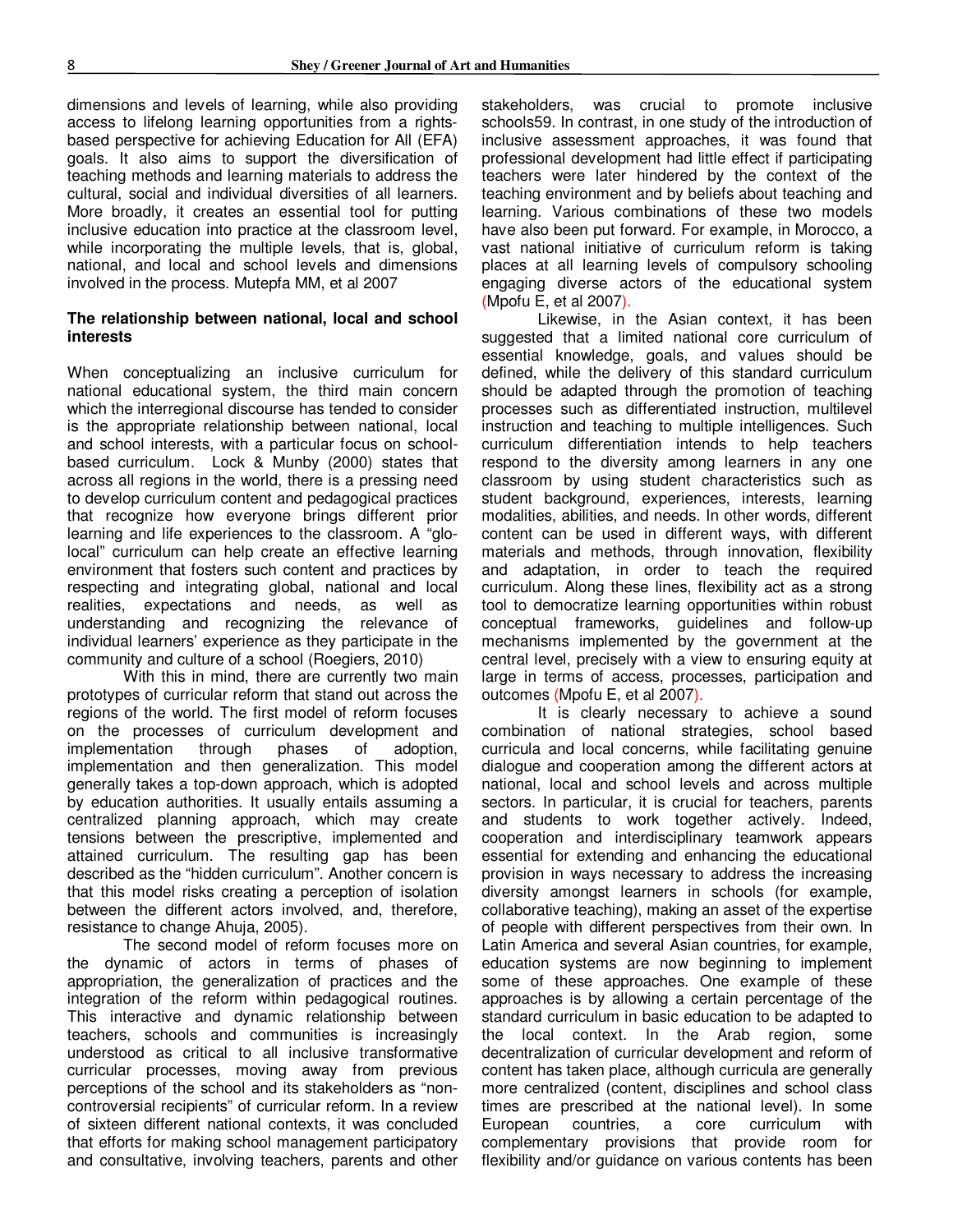developed. In other European contexts, a common national core curriculum has been implemented, outlining common goals as foundations upon which local curricula are built (UNESCO IBE, 2010).

However, many limitations have also been identified, even with a combination of the two prototypes. For example, without the local openness, competencies and skills to adapt and develop curricula to local and more inclusive contexts, curriculum differentiation can have a limited effect in practice. Indeed, the building of teachers' capacity to be curriculum co-developers is seen as an important part of this process. Similarly, it has proven difficult to adapt a curriculum if it is undermined by a rigid assessment system that does not take into account curricular adaptations. In China, other challenges in terms of implementation have also been identified. Some of these challenges are gathering organizational support at the different administrative levels, while implementing capacity development activities around the new curriculum policy, in terms of funds for training and research programmes at national and local levels, setting up of resources Centre's at the local levels.

#### **Supporting the development of the curriculum**

A fourth main concern that emerges from the international discourse is the importance of understanding how the curriculum interacts with other elements of the education system, and how, as a consequence, an inclusive curriculum must be supported and empowered by education systems as a whole. Some of the key areas of these discussions, that is, those most regularly featured in interregional discussions, are highlighted below, namely legislation, public policies, and teacher education. Legislation is seen as playing an essential part in the efforts towards inclusion. In particular, it can provide: the combining of principles and rights in order to create a framework for inclusion ( legislation for inclusion, alongside antidiscrimination legislation, in schools and the workplace); the reform of elements in the existing system, which constitute major barriers to inclusion ( policies preventing specific groups to attend their local school); the mandating of fundamental inclusive practices (schools should educate all local children); and the establishment of procedures and practices to facilitate inclusion (a flexible curriculum, community governance). Nguyet DT, 2010.

Article 24 of the UN Convention on the Rights of Persons with Disabilities is seen as a significant step in binding governments to guaranteeing free, high-quality and inclusive education systems for all. Moreover, this legal obligation, which encompasses, among other key elements, inclusive policies, systems and legal remedies, aims to achieve high-quality education, not only for learners with disabilities, but for all learners. This represents an important paradigm shift from focusing on the problems of learners (the so-called medical model or defectology approach) to placing the

focus on the provision of equitable learning opportunities for all learners, taking into account their specific needs and existing barriers.

It is also commonly agreed that an inclusive education system requires a high-level and visible policy commitment to inclusive education, promoting diversity as a way to enhance learning opportunities. This commitment does not only have a symbolic significance but it also helps to orient all actors around a common goal of inclusion and supports a change in attitudes and culture towards inclusion. According to interregional research, a crucial step towards inclusion is to convince stakeholders that diversity is not a hindrance to the attainment of good learning outcomes by all students (UNESCO IBE, 2008)

### **RECOMMENDATIONS**

- This article suggests that a policy commitment in developing countries should take the form of a comprehensive, inter-sectoral National Action Plan, with immediate, transitional and long-term targets. These targets should be meaningful and measureable, with a clear timeline and statement of resources. For example, a clear plan of action could be constructed to enable the progressive transformation of specialized institutions into resource centres and to develop close collaboration between specialized and general education systems. Along these lines, policies should be backed up with adequate financial and human resources and a comprehensive needs analysis (based on statistical and qualitative tools) in order to enable strategic planning.
- Another area of interregional consensus is that planning should be done by the government in active consultation with key partners; the curriculum is both a policy and technical issue involving multiple stakeholders from inside and outside the education system, as well as a continuous and dynamic development of processes and outcomes. Understanding the articulation between the system's overall policies and school and classroom policies may allow the whole education sector to break the vicious circle of reciprocal demands made by governments on teachers and by teachers on governments.
- The article also recommends that teachers should be active agents in analyzing their own practices and their own students' progress, and should be involved in policy formulation. Indeed, recognising teachers as co-developers of an inclusive curriculum can support their ownership of a curriculum reform within their own local, national and regional context. It can foster greater respect for teachers and the teaching profession, and can ensure sustainable investment in the learning competencies of teachers within teachers' professional development strategies.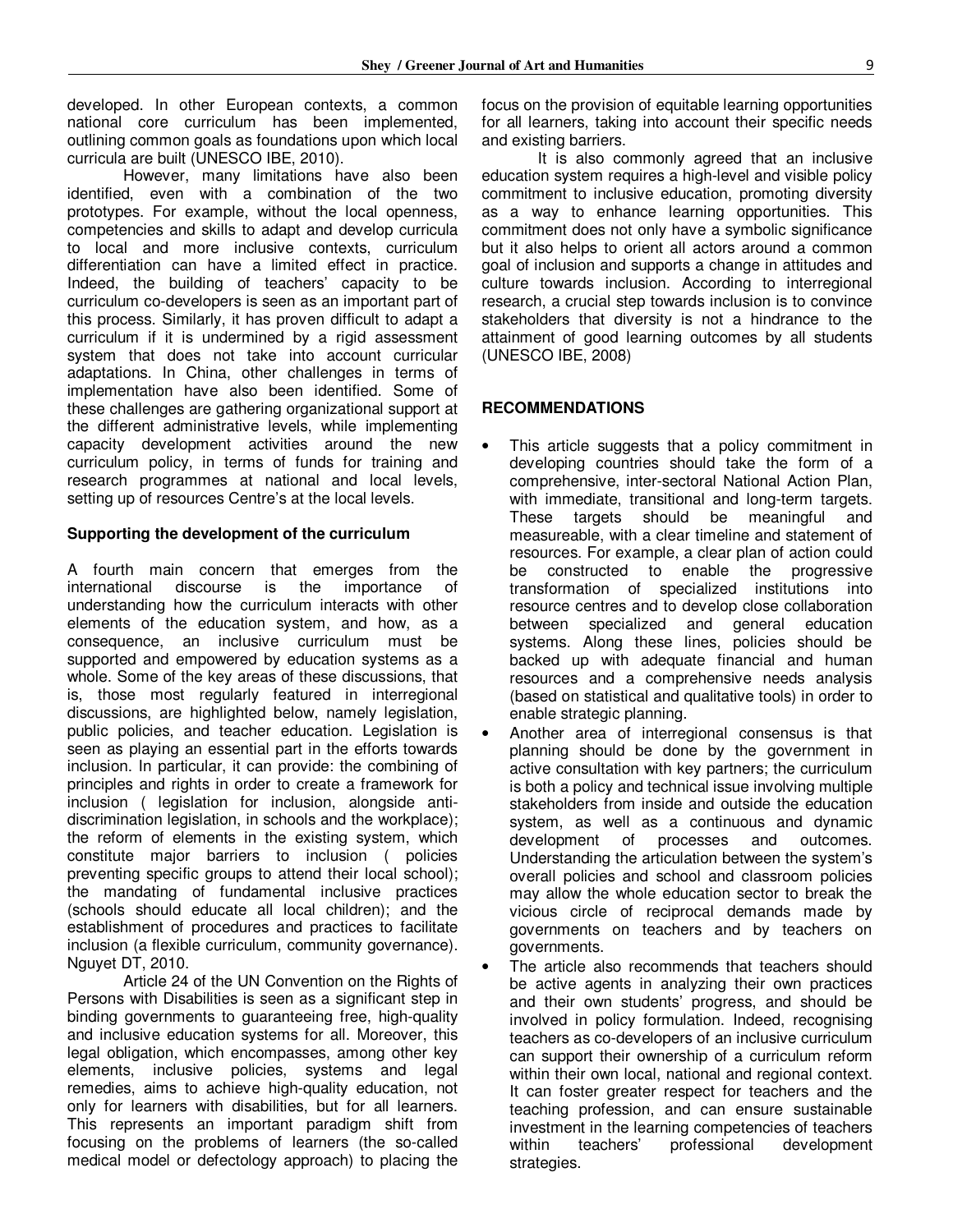- Greater attention should be given to curriculum engineering as a basis for curriculum design, and more specifically, as a guideline for selecting curricular approaches that can make positive and lasting differences in learning processes and outcomes. Within this vision, curricular approaches emerge as a cross-cutting dimension to syllabi development. In particular, curricular approaches also encompass pedagogies and assessment, which have been traditionally addressed outside the domain of curriculum. For example: are the assessment criteria and tools co-existing outside of the curriculum and presenting entrenched learning barriers to attain inclusion?; how do they contribute to the democratization of learning opportunities bearing in mind the diversity of cultural and social contexts, as well as learning profiles?
- It is recommended that teachers should feel supported as well as challenged in relation to their responsibilities to keep exploring and developing effective ways of enhancing the learning of all students. In particular, teachers need to be recognized, engaged and supported to be professional curriculum co-developers, whose confidence, competencies, knowledge and positive attitudes can invaluably reinforce the principles of inclusion and inclusive curricula.

In contrast, in most regions of the world, many teachers are still under-trained, underpaid and work in difficult conditions. There have been numerous calls for governments to value and support the teaching profession through teacher education for inclusion and improve their working conditions. Many of the new expectations and recommendations about inclusive teachers have not necessarily been considered in the principles of curricular reform (in school curricular content and timings, which can put pressure on teachers, as well as on their relationship with learners). For example, this could be the case in countries where teachers are not free to creatively adapt the curriculum based on local or individual needs, due to a strict curriculum that dictates the content of teaching and learning up to the everyday work in the classrooms. In some contexts, such creativity is even directly forbidden and differentiation from the expected is sanctioned by inspectors, even if it seems evident that the national level curriculum does not fit well with the local culture and conditions.

Similarly, there is often a mismatch between basic and secondary curricular reforms and teacher education curricula. In most countries, preparation of a national curriculum is the task of the Ministry of Education, whereas the responsibility for designing teacher education curriculum may be left with academic institutions or different departments. One example can be found in the current emphasis on wider competencies instead of solely focusing on subject-based knowledge. This view can be very new to many teachers compared to how they have been trained in relation to subjectbased knowledge and how learning outcomes are defined.

It is also important to highlight that expectations with regard to teachers' roles have evolved across different interregional contexts, particularly in connection with issues of diversity and inclusion; "teachers are now expected to have much broader roles, taking into account the individual development of children and young people, the management of learning processes in the classroom, the development of the entire school as a "learning community" and connection with the local community and the wider world".

#### **CONCLUDING REMARKS**

The consensus that formed around a broadened conceptualization of inclusive curriculum can be understood as an effective way to deepen the policy responses to the startling high numbers of excluded learners existing in the world today. While progress is being made towards the Education for All (EFA) goals, there are still an estimated million children of primary school age who are not enrolled in school and about 796 million adults lacking literacy skills. There is also concern that this situation could certainly get worse, as important global issues are not sufficiently addressed, such as climate change, financial crises, as well as economic and social inequities. This systematic approach to main stream education creates a seamless curricular provision link between special schools and mainstream schools (Tilstone & Rose, 2003).

As a consequence the teachers in mainstream schools should benefit from a greater appreciation of how to respond more effectively to their low attaining students. They will gain a better appreciation of the early nature of the key learning area content and also different approaches they can use to teaching and learning. A significant additional benefit will be that instead of the students being seen as being at the bottom of the traditional mainstream level of attainment, the teachers will now see the students as being well advanced in their attainment levels. This in turn will significantly influence the self-esteem of the learners themselves. There is a clear need for courses for professional development at many levels. These courses should not be generic academic courses; they should be focused within the clear paradigms that have been identified and be professional development courses that have academic rigour for all teachers of students with special educational needs. There is a need for political commitment and financial backing if students with special educational needs are to have the same human rights and equality of educational opportunity as their able bodied peers. This commitment to the raising of educational standards for the students with special educational needs depends on the support given to the teachers. Education needs to reach out to the entire human capital of a country and must not reject any talent, no matter how hard it is to encourage and no